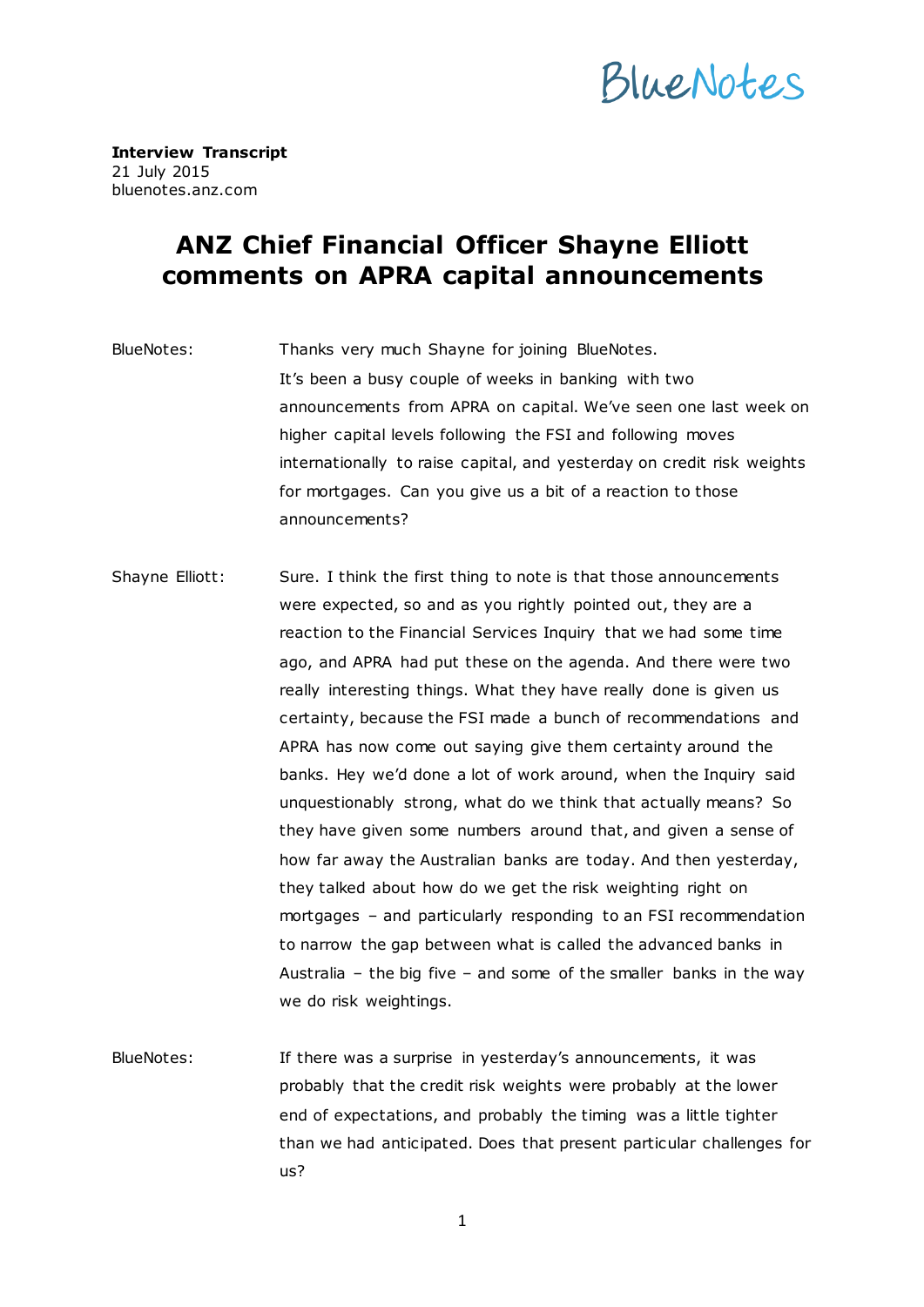## BlueNotes

- Shayne Elliott: No. I think you're right about the risk weighting being at the lower end of the recommendation, the FSI recommended somewhere between 25 and 30, and APRA's come out at 25 – so that's at that lower end. While there was never a recommendation around the actual timing, I guess market expectation was probably towards the end of next year and APRA said the middle of next year. So that's a little bit tighter. Look at the end of the day that does not really change a whole lot – it's good to have certainty. What it means is when we look at our options for meeting that it probably makes some of those options look a little more practical than others – but it's certainly manageable.
- BlueNotes: There's been some commentary from analysts over the past few months that ANZ's CET1 ratio is at the lower end of the spectrum of the four major banks in Australia. Is that a particular challenge for ANZ?
- Shayne Elliott: No. All of the banks are slightly different in terms of our business mix we do slightly different things – we have a bigger business offshore for example, some of our peers have more mortgages etc . so we are all a little bit different. So, I don't think it's quite fair to just look to know that they should all be mathematically the same. We're all pretty much in a band, we're probably a little at the lighter end of that, but it's really immaterial in the big scheme of things.
- BlueNotes: In the announcements that ANZ's put out over the past ten days, we have talked about the capital task being manageable and that we've got options. Can you be a bit more specific for us and tell us exactly what those options are?
- Shayne Elliott: Right, so the first thing is it's really about how we manage the bank day to day, we generate capital as we generate profits and earnings – we can potentially retain those and generate capital that way. We can do better there in terms of productivity.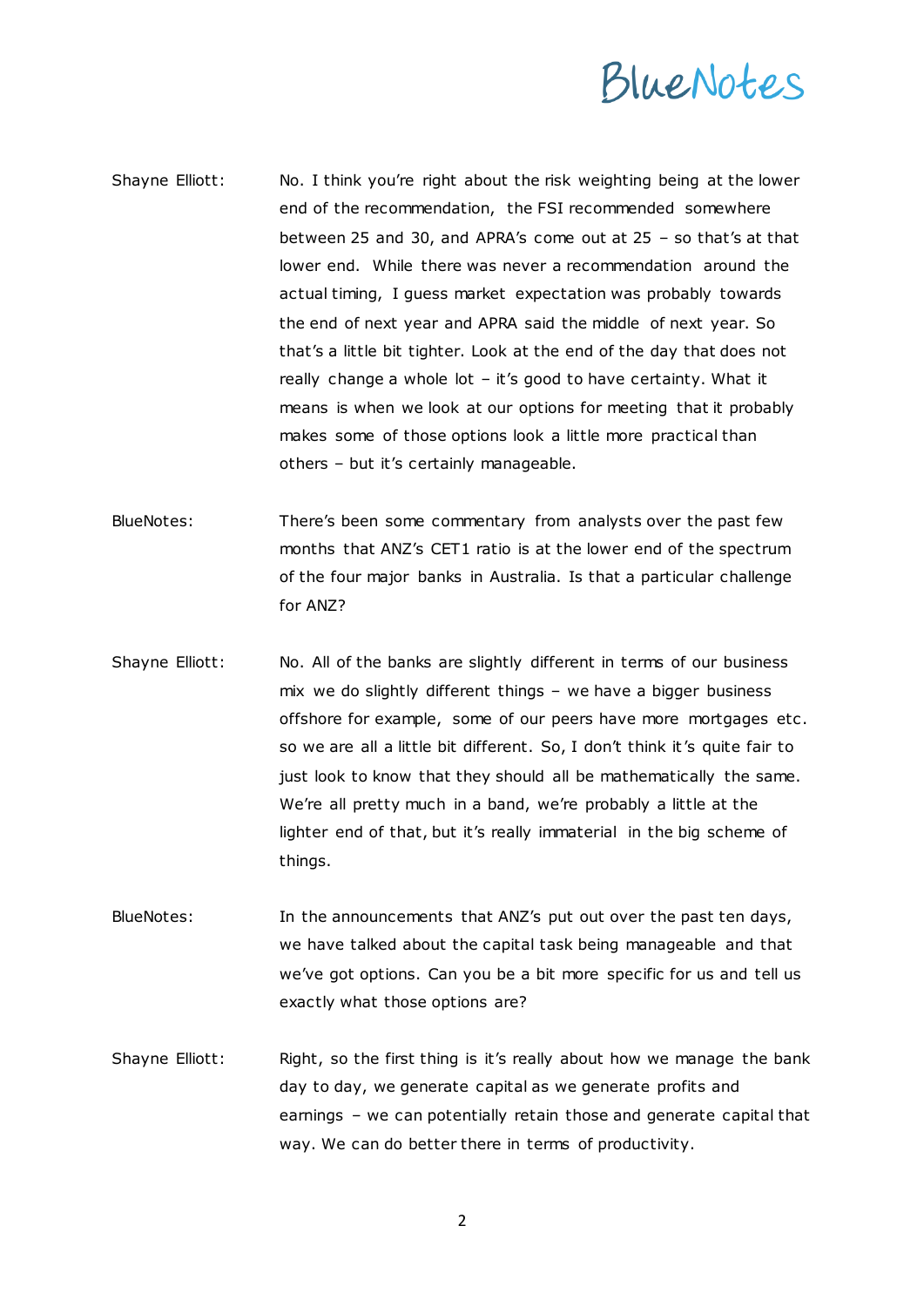## BlueNotes

We also utilise some of that capital by investing and growing our businesses – doing more lending. So we can manage our growth and our investments to make sure that we organically generate capital. And then we have a whole bunch of other options, which are things you will have seen in the market place, probably most recently one of our peer group – NAB, who as part of a broader restructuring they did, did a rights issue - so that's an option for the banks. We can do things like dividend reinvestment plans, that's a way to bring some of those dividends back in the form of capital. We can put discounts on those; we can do underwrite those. And then of course, all of those options we have like our peer group, and then in particular for ANZ we had indicated there were a few assets that we have, some international, some local, that we were looking to dispose of for strategic reasons that has the ancillary benefit of releasing some capital as well. So there is a lot of options in there for us to play around with.

- BlueNotes: So in terms of divesting these non-core assets, the Esanda dealer business is in a sale process currently, and there has also been a discussion about the future of a number of ANZ's partnerships. Can you give us an update on that process, perhaps specifically with Esanda, but also in terms of our partnerships?
- Shayne Elliott: Sure. So Esanda, the dealer finance business that we have there, it's really a great business, it's really a decision that we made that it no longer kind of strategically fits within ANZ. It's a business that has attracted a lot of interest, both domestically and internationally. And we have now gone through to the second round where we've narrowed down the bidders in there, and we having pretty intense discussions with them in that round. So that's proceeding really well because it's a great business and very attractive to a lot of people. You know that will progress over the coming months, and certainly the sale of that business, which I would say is highly likely, will contribute towards that capital plan that we have and meeting the deadline of the  $1<sup>st</sup>$  July for next year.

3